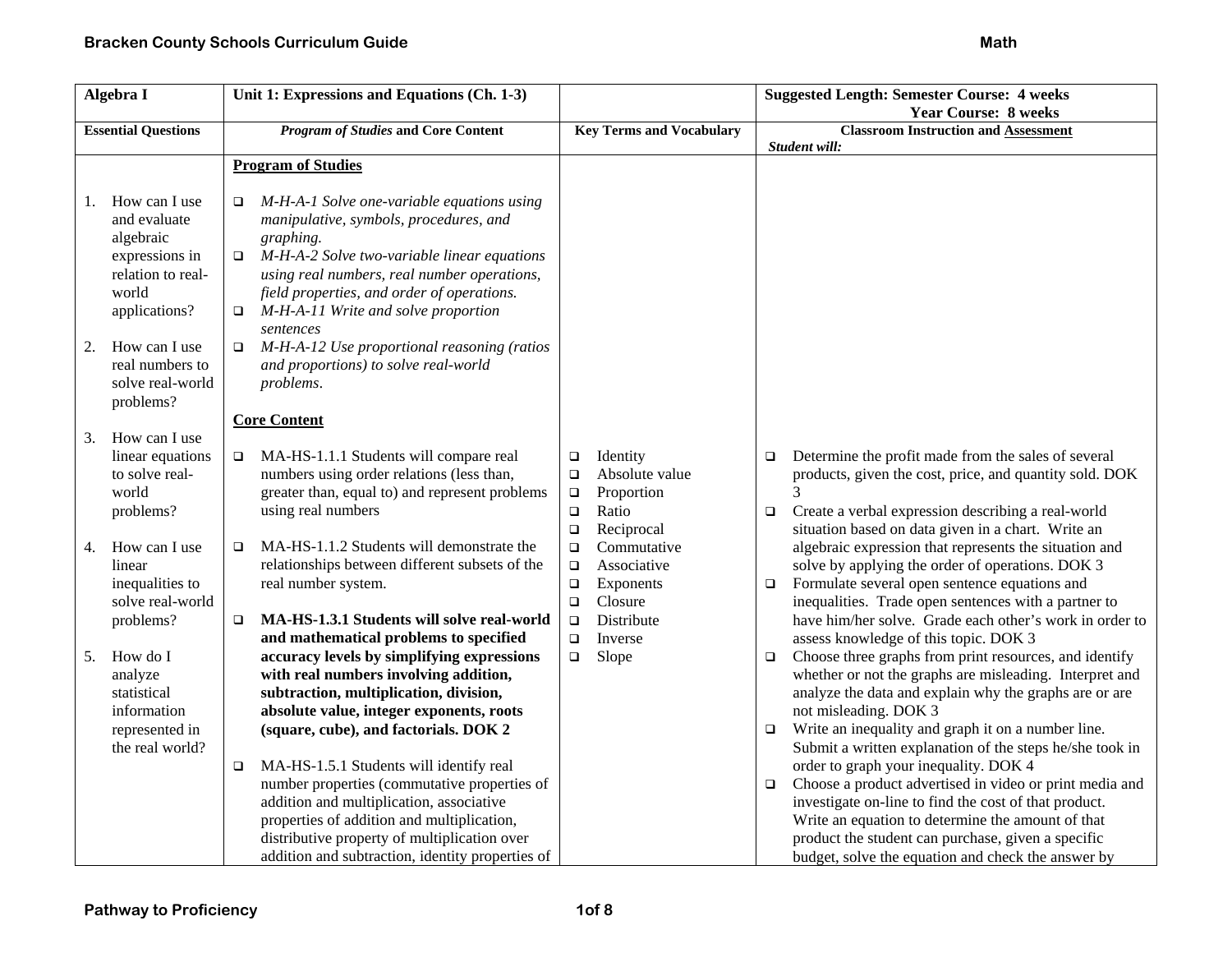| Algebra I                  | Unit 1: Expressions and Equations (Ch. 1-3)                                                                                                                                                                                                                                                                                                                                                                                                                                                                         |                                 | <b>Suggested Length: Semester Course: 4 weeks</b>                                                                                                                                                                                                                                                                                                                                                                                                                                                                                                                                                                                                                                                                                                                             |
|----------------------------|---------------------------------------------------------------------------------------------------------------------------------------------------------------------------------------------------------------------------------------------------------------------------------------------------------------------------------------------------------------------------------------------------------------------------------------------------------------------------------------------------------------------|---------------------------------|-------------------------------------------------------------------------------------------------------------------------------------------------------------------------------------------------------------------------------------------------------------------------------------------------------------------------------------------------------------------------------------------------------------------------------------------------------------------------------------------------------------------------------------------------------------------------------------------------------------------------------------------------------------------------------------------------------------------------------------------------------------------------------|
|                            |                                                                                                                                                                                                                                                                                                                                                                                                                                                                                                                     |                                 | <b>Year Course: 8 weeks</b>                                                                                                                                                                                                                                                                                                                                                                                                                                                                                                                                                                                                                                                                                                                                                   |
| <b>Essential Questions</b> | <b>Program of Studies and Core Content</b>                                                                                                                                                                                                                                                                                                                                                                                                                                                                          | <b>Key Terms and Vocabulary</b> | <b>Classroom Instruction and Assessment</b>                                                                                                                                                                                                                                                                                                                                                                                                                                                                                                                                                                                                                                                                                                                                   |
|                            |                                                                                                                                                                                                                                                                                                                                                                                                                                                                                                                     |                                 | Student will:                                                                                                                                                                                                                                                                                                                                                                                                                                                                                                                                                                                                                                                                                                                                                                 |
|                            | addition and multiplication and inverse                                                                                                                                                                                                                                                                                                                                                                                                                                                                             |                                 | working backwards.                                                                                                                                                                                                                                                                                                                                                                                                                                                                                                                                                                                                                                                                                                                                                            |
|                            | properties of addition and multiplication)                                                                                                                                                                                                                                                                                                                                                                                                                                                                          |                                 | Organize a given set of numbers into their appropriate<br>$\Box$                                                                                                                                                                                                                                                                                                                                                                                                                                                                                                                                                                                                                                                                                                              |
|                            | when used to justify a given step in                                                                                                                                                                                                                                                                                                                                                                                                                                                                                |                                 | subset using a Venn diagram. Describe why each                                                                                                                                                                                                                                                                                                                                                                                                                                                                                                                                                                                                                                                                                                                                |
|                            | simplifying an expression or solving an                                                                                                                                                                                                                                                                                                                                                                                                                                                                             |                                 | number belongs in its particular subset. DOK 4                                                                                                                                                                                                                                                                                                                                                                                                                                                                                                                                                                                                                                                                                                                                |
|                            | equation.                                                                                                                                                                                                                                                                                                                                                                                                                                                                                                           |                                 | Verbally describe the relationship between two variables<br>$\Box$                                                                                                                                                                                                                                                                                                                                                                                                                                                                                                                                                                                                                                                                                                            |
|                            |                                                                                                                                                                                                                                                                                                                                                                                                                                                                                                                     |                                 | represented on a coordinate system DOK 2                                                                                                                                                                                                                                                                                                                                                                                                                                                                                                                                                                                                                                                                                                                                      |
|                            | MA-HS-1.5.2 Students will use equivalence<br>$\Box$                                                                                                                                                                                                                                                                                                                                                                                                                                                                 |                                 | Make predictions, based on the relationship between<br>$\Box$                                                                                                                                                                                                                                                                                                                                                                                                                                                                                                                                                                                                                                                                                                                 |
|                            | relations (reflexive, symmetric, transitive).                                                                                                                                                                                                                                                                                                                                                                                                                                                                       |                                 | dependent and independent variables. DOK 3                                                                                                                                                                                                                                                                                                                                                                                                                                                                                                                                                                                                                                                                                                                                    |
|                            |                                                                                                                                                                                                                                                                                                                                                                                                                                                                                                                     |                                 | Identify from a choice, which graph most accurately<br>$\Box$                                                                                                                                                                                                                                                                                                                                                                                                                                                                                                                                                                                                                                                                                                                 |
|                            | MA-HS-5.1.5 Students will:<br>$\Box$                                                                                                                                                                                                                                                                                                                                                                                                                                                                                |                                 | describes a particular real-world situation. Examples                                                                                                                                                                                                                                                                                                                                                                                                                                                                                                                                                                                                                                                                                                                         |
|                            | determine if a relation is a function;<br>$\Box$                                                                                                                                                                                                                                                                                                                                                                                                                                                                    |                                 | include the speed of a bus as it moves along its route or                                                                                                                                                                                                                                                                                                                                                                                                                                                                                                                                                                                                                                                                                                                     |
|                            | determine the domain and range of a<br>$\Box$                                                                                                                                                                                                                                                                                                                                                                                                                                                                       |                                 | the temperature of a pan of water as it is brought to a                                                                                                                                                                                                                                                                                                                                                                                                                                                                                                                                                                                                                                                                                                                       |
|                            | function (linear and quadratic);                                                                                                                                                                                                                                                                                                                                                                                                                                                                                    |                                 | boil.                                                                                                                                                                                                                                                                                                                                                                                                                                                                                                                                                                                                                                                                                                                                                                         |
|                            | determine the slope and intercepts of a<br>$\Box$                                                                                                                                                                                                                                                                                                                                                                                                                                                                   |                                 | $\Box$<br>Graphically describe a similar real-world scenario.                                                                                                                                                                                                                                                                                                                                                                                                                                                                                                                                                                                                                                                                                                                 |
|                            | linear function;                                                                                                                                                                                                                                                                                                                                                                                                                                                                                                    |                                 | DOK4                                                                                                                                                                                                                                                                                                                                                                                                                                                                                                                                                                                                                                                                                                                                                                          |
|                            | determine the maximum, minimum,<br>$\Box$                                                                                                                                                                                                                                                                                                                                                                                                                                                                           |                                 | Use a proportion to determine how far one could travel<br>$\Box$                                                                                                                                                                                                                                                                                                                                                                                                                                                                                                                                                                                                                                                                                                              |
|                            | and intercepts (root/zero) of a                                                                                                                                                                                                                                                                                                                                                                                                                                                                                     |                                 | in different amounts of time, given a particular speed in                                                                                                                                                                                                                                                                                                                                                                                                                                                                                                                                                                                                                                                                                                                     |
|                            | quadratic function and                                                                                                                                                                                                                                                                                                                                                                                                                                                                                              |                                 | miles per hour. DOK 4                                                                                                                                                                                                                                                                                                                                                                                                                                                                                                                                                                                                                                                                                                                                                         |
|                            | evaluate a function written in function<br>$\Box$                                                                                                                                                                                                                                                                                                                                                                                                                                                                   |                                 | Visit a retail store, choose a product that is on sale, and<br>$\Box$                                                                                                                                                                                                                                                                                                                                                                                                                                                                                                                                                                                                                                                                                                         |
|                            | notation for a specified rational                                                                                                                                                                                                                                                                                                                                                                                                                                                                                   |                                 | determine what the cost of that item would be after the                                                                                                                                                                                                                                                                                                                                                                                                                                                                                                                                                                                                                                                                                                                       |
|                            | number. DOK 2                                                                                                                                                                                                                                                                                                                                                                                                                                                                                                       |                                 | sale discount and tax are applied. Show all work and                                                                                                                                                                                                                                                                                                                                                                                                                                                                                                                                                                                                                                                                                                                          |
|                            |                                                                                                                                                                                                                                                                                                                                                                                                                                                                                                                     |                                 | quote the final price of the item and the percent of                                                                                                                                                                                                                                                                                                                                                                                                                                                                                                                                                                                                                                                                                                                          |
|                            | MA-HS-5.2.1 Students will apply order of<br>$\Box$                                                                                                                                                                                                                                                                                                                                                                                                                                                                  |                                 | change from the original price.                                                                                                                                                                                                                                                                                                                                                                                                                                                                                                                                                                                                                                                                                                                                               |
|                            | operations, real number properties                                                                                                                                                                                                                                                                                                                                                                                                                                                                                  |                                 | Use deductive reasoning to determine whether a<br>$\Box$                                                                                                                                                                                                                                                                                                                                                                                                                                                                                                                                                                                                                                                                                                                      |
|                            |                                                                                                                                                                                                                                                                                                                                                                                                                                                                                                                     |                                 |                                                                                                                                                                                                                                                                                                                                                                                                                                                                                                                                                                                                                                                                                                                                                                               |
|                            |                                                                                                                                                                                                                                                                                                                                                                                                                                                                                                                     |                                 |                                                                                                                                                                                                                                                                                                                                                                                                                                                                                                                                                                                                                                                                                                                                                                               |
|                            |                                                                                                                                                                                                                                                                                                                                                                                                                                                                                                                     |                                 |                                                                                                                                                                                                                                                                                                                                                                                                                                                                                                                                                                                                                                                                                                                                                                               |
|                            |                                                                                                                                                                                                                                                                                                                                                                                                                                                                                                                     |                                 |                                                                                                                                                                                                                                                                                                                                                                                                                                                                                                                                                                                                                                                                                                                                                                               |
|                            |                                                                                                                                                                                                                                                                                                                                                                                                                                                                                                                     |                                 |                                                                                                                                                                                                                                                                                                                                                                                                                                                                                                                                                                                                                                                                                                                                                                               |
|                            |                                                                                                                                                                                                                                                                                                                                                                                                                                                                                                                     |                                 |                                                                                                                                                                                                                                                                                                                                                                                                                                                                                                                                                                                                                                                                                                                                                                               |
|                            |                                                                                                                                                                                                                                                                                                                                                                                                                                                                                                                     |                                 |                                                                                                                                                                                                                                                                                                                                                                                                                                                                                                                                                                                                                                                                                                                                                                               |
|                            |                                                                                                                                                                                                                                                                                                                                                                                                                                                                                                                     |                                 |                                                                                                                                                                                                                                                                                                                                                                                                                                                                                                                                                                                                                                                                                                                                                                               |
|                            |                                                                                                                                                                                                                                                                                                                                                                                                                                                                                                                     |                                 |                                                                                                                                                                                                                                                                                                                                                                                                                                                                                                                                                                                                                                                                                                                                                                               |
|                            |                                                                                                                                                                                                                                                                                                                                                                                                                                                                                                                     |                                 |                                                                                                                                                                                                                                                                                                                                                                                                                                                                                                                                                                                                                                                                                                                                                                               |
|                            |                                                                                                                                                                                                                                                                                                                                                                                                                                                                                                                     |                                 |                                                                                                                                                                                                                                                                                                                                                                                                                                                                                                                                                                                                                                                                                                                                                                               |
|                            |                                                                                                                                                                                                                                                                                                                                                                                                                                                                                                                     |                                 |                                                                                                                                                                                                                                                                                                                                                                                                                                                                                                                                                                                                                                                                                                                                                                               |
|                            |                                                                                                                                                                                                                                                                                                                                                                                                                                                                                                                     |                                 |                                                                                                                                                                                                                                                                                                                                                                                                                                                                                                                                                                                                                                                                                                                                                                               |
|                            |                                                                                                                                                                                                                                                                                                                                                                                                                                                                                                                     |                                 |                                                                                                                                                                                                                                                                                                                                                                                                                                                                                                                                                                                                                                                                                                                                                                               |
|                            | (identity, inverse, commutative, associative,<br>distributive, closure), and rules of<br>exponents (integer) to simplify algebraic<br>expressions. DOK 1<br>MA-HS-5.3.1 Students will model, solve<br>$\Box$<br>and graph first degree single variable<br>equations and inequalities including<br>absolute value based in real-world and<br>mathematic problems and graph the<br>solutions on a number line. DOK 2<br>MA-HS-5.3.2 Students will solve for a<br>□<br>specified variable in a multivariable equation. |                                 | conditional statement is true or false, and if false,<br>provide a counterexample. DOK 4<br>Identify different types of graphs (line, circle, and bar)<br>$\Box$<br>and determine which is best suited to display different<br>sets of data or types of situations.<br>Support skills by dividing into teams and playing<br>$\Box$<br>Jeopardy to review.<br>Daily Homework Questions from resource study guide,<br>$\Box$<br>practice RTLM, skills practice<br><b>Resource Masters Skills Practice Worksheets</b><br>$\Box$<br>Mid-Chapter Quizzes Including Key Term Vocabulary<br>$\Box$<br>with Multiple Choice Applications<br>End of Chapter Tests Including Key Term Vocabulary,<br>$\Box$<br>Multiple Choice Applications, and Open Response<br>Questions with Rubric |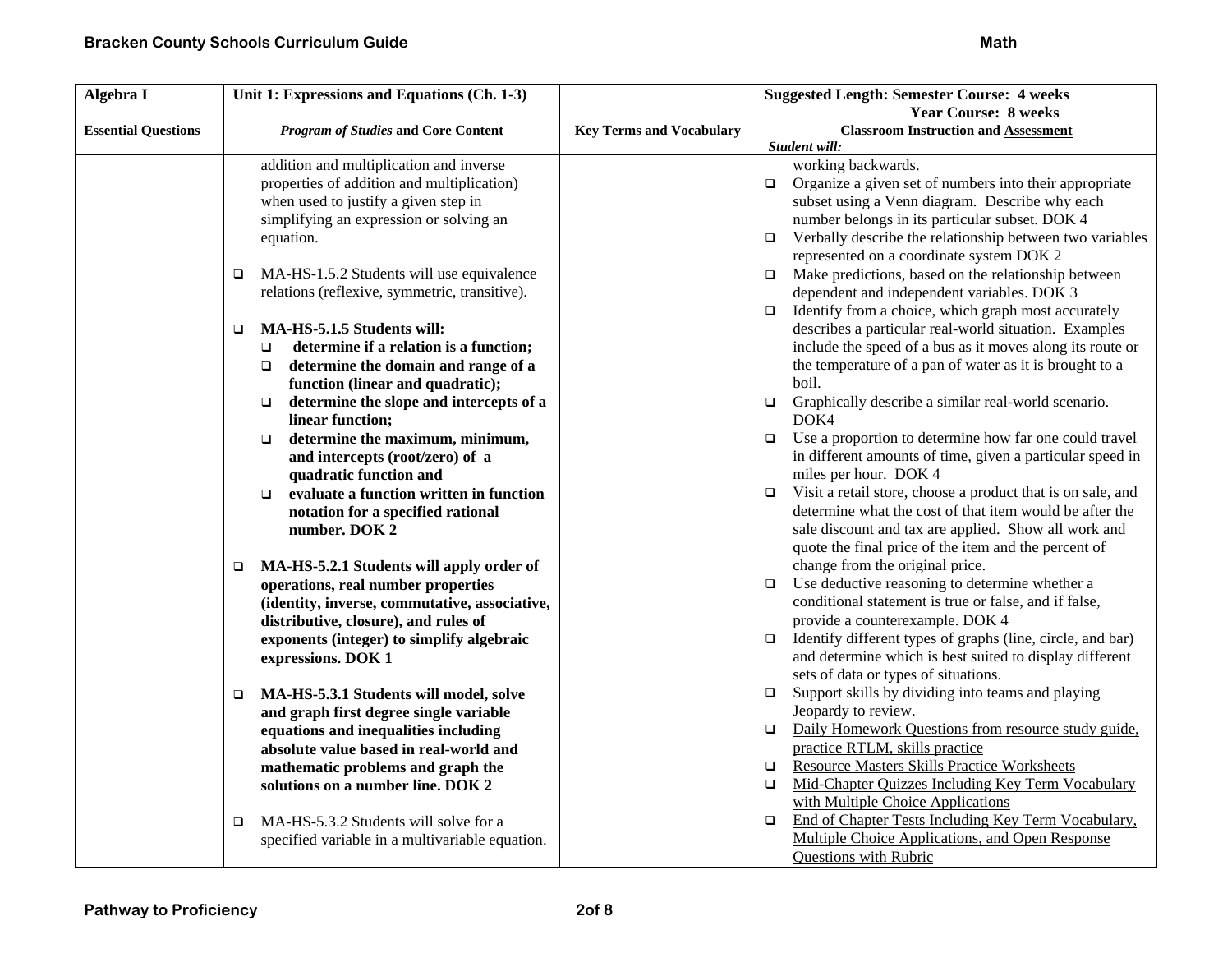| Algebra I                  | Unit 1: Expressions and Equations (Ch. 1-3) |                                 | <b>Suggested Length: Semester Course: 4 weeks</b> |
|----------------------------|---------------------------------------------|---------------------------------|---------------------------------------------------|
|                            |                                             |                                 | <b>Year Course: 8 weeks</b>                       |
| <b>Essential Questions</b> | <i>Program of Studies</i> and Core Content  | <b>Key Terms and Vocabulary</b> | <b>Classroom Instruction and Assessment</b>       |
|                            |                                             |                                 | Student will:                                     |
|                            |                                             |                                 | Bell work assessments from the text               |

| Algebra I                  |                   |        | Unit 2: Linear Functions (Ch. 4-7)              |                                 | <b>Suggested Length: Semester Course: 5 weeks</b> |
|----------------------------|-------------------|--------|-------------------------------------------------|---------------------------------|---------------------------------------------------|
|                            |                   |        |                                                 |                                 | <b>Year Course: 10 weeks</b>                      |
| <b>Essential Questions</b> |                   |        | <b>Program of Studies and Core Content</b>      | <b>Key Terms and Vocabulary</b> | <b>Classroom Instruction and Assessment</b>       |
|                            |                   |        |                                                 |                                 | Student will:                                     |
|                            |                   |        | <b>Program of Studies</b>                       |                                 |                                                   |
| Ι.                         | How do I          | □      | M-H-A-3 Write and solve linear sentences,       |                                 |                                                   |
|                            | recognize         |        | describing real-world situations by using and   |                                 |                                                   |
|                            | geometric/arith   |        | relating formulas, tables, graphs, and          |                                 |                                                   |
|                            | metic sequences   |        | equations.                                      |                                 |                                                   |
|                            | used in real-     |        | M-H-A-4 Use characteristics of the graphs of    |                                 |                                                   |
|                            | world             |        | linear functions, such as slope and intercepts, |                                 |                                                   |
|                            | situations?       |        | transformations.                                |                                 |                                                   |
|                            |                   | $\Box$ | M-H-A-5 Collect, organize, and display two-     |                                 |                                                   |
| 2.                         | How can I use     |        | variable data, and use a line of best fit as a  |                                 |                                                   |
|                            | inequalities to   |        | model to predict.                               |                                 |                                                   |
|                            | represent         | □      | M-H-A-6 Connect the skills to solve linear      |                                 |                                                   |
|                            | various real-     |        | equations to solve linear inequalities          |                                 |                                                   |
|                            | world             | $\Box$ | M-H-A-7 Write and solve linear inequalities.    |                                 |                                                   |
|                            | problems?         | □      | M-H-A-9 Collect, organize, and display two-     |                                 |                                                   |
|                            |                   |        | variable data, and use a curve of best fit as a |                                 |                                                   |
| 3.                         | How can I         |        | model to make predictions.                      |                                 |                                                   |
|                            | model and         | □      | M-H-A-10 Extend ideas of transformations of     |                                 |                                                   |
|                            | predict real-life |        | linear equations, such as vertical and          |                                 |                                                   |
|                            | events using      |        | horizontal shifts, to transformations of        |                                 |                                                   |
|                            | linear            |        | nonlinear equations                             |                                 |                                                   |
|                            | equations?        | $\Box$ | M-H-A-13 Solve problems that have direct or     |                                 |                                                   |
|                            |                   |        | inverse relationships for any variable.         |                                 |                                                   |
| 4.                         | How do I apply    | $\Box$ | M-H-A-14 See the patterns in arithmetic         |                                 |                                                   |
|                            | direct and        |        | sequences and geometric sequences using         |                                 |                                                   |
|                            | inverse           |        | recursion (formulas expressing each term as     |                                 |                                                   |
|                            | variation to      |        | a function of one or more of the previous       |                                 |                                                   |
|                            | real-world        |        | <i>terms</i> ).                                 |                                 |                                                   |
|                            | problems?         |        | M-H-A-15 See patterns in other sequences        |                                 |                                                   |
|                            |                   |        | (e.g., quadratic, cubic).                       |                                 |                                                   |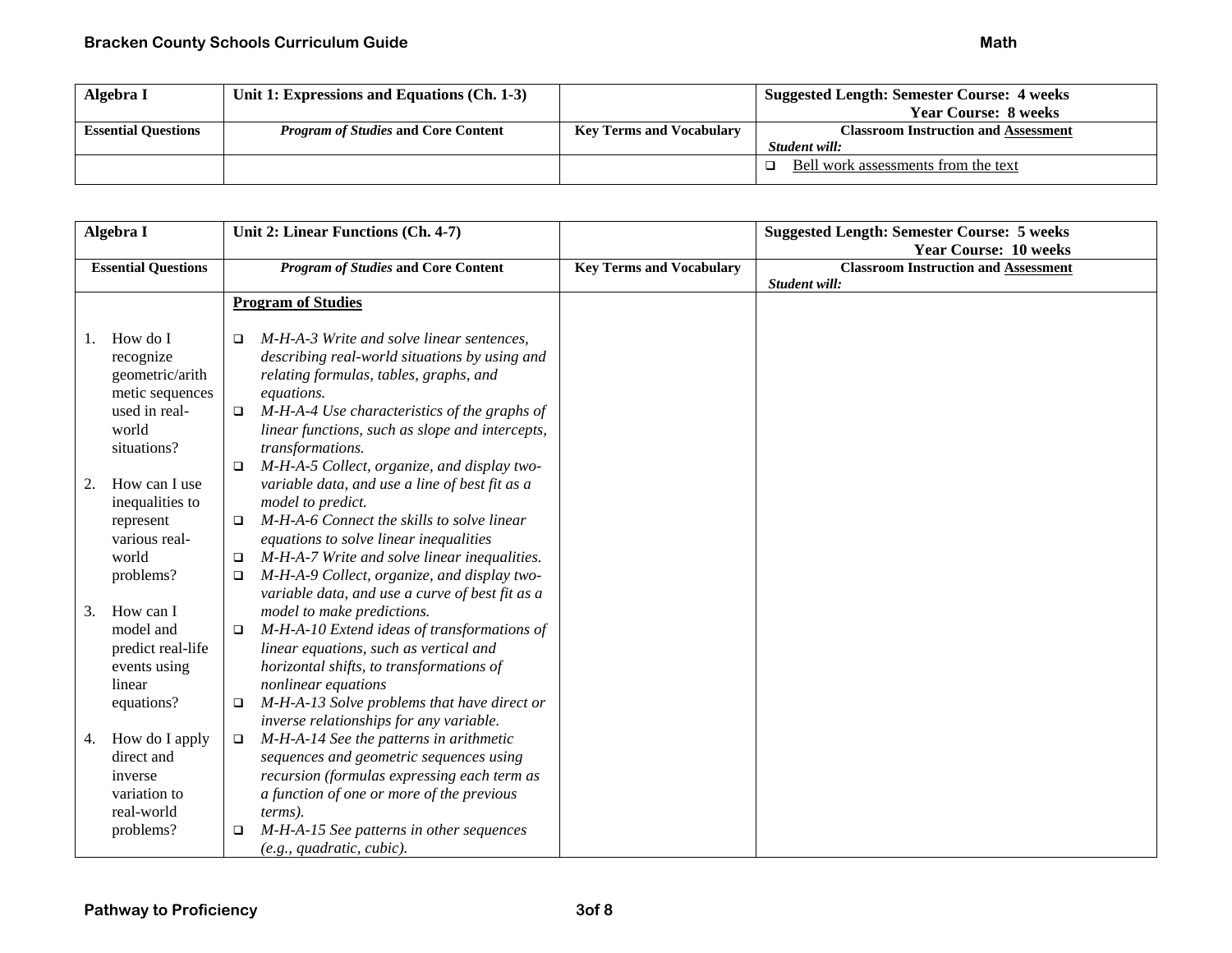| Algebra I                  | Unit 2: Linear Functions (Ch. 4-7)                   |                                 | <b>Suggested Length: Semester Course: 5 weeks</b>                   |
|----------------------------|------------------------------------------------------|---------------------------------|---------------------------------------------------------------------|
|                            |                                                      |                                 | <b>Year Course: 10 weeks</b>                                        |
| <b>Essential Questions</b> | <b>Program of Studies and Core Content</b>           | <b>Key Terms and Vocabulary</b> | <b>Classroom Instruction and Assessment</b>                         |
|                            |                                                      |                                 | Student will:                                                       |
|                            | M-H-A-16 Relate the patterns in arithmetic<br>$\Box$ |                                 |                                                                     |
|                            | sequences to linear equations.                       |                                 |                                                                     |
|                            |                                                      |                                 |                                                                     |
|                            | <b>Core Content</b>                                  |                                 |                                                                     |
|                            |                                                      | Inverse<br>$\Box$               | Describe the similarities between a coordinate plane and<br>$\Box$  |
|                            | MA-HS-1.3.2 Students will:<br>$\Box$                 | Slope<br>$\Box$                 | a map. Identify particular locations on a coordinate                |
|                            | describe and extend arithmetic and<br>$\Box$         |                                 | plane and a map, based on their coordinates and                     |
|                            | geometric sequences;                                 |                                 | latitude/longitude, respectively. DOK 3                             |
|                            | determine a specific term of a sequence<br>$\Box$    |                                 | Compare and contrast linear and non-linear equations<br>$\Box$      |
|                            | given an explicit formula;                           |                                 | and graphical representations, utilizing real-world data.           |
|                            | determine an explicit rule for the nth<br>$\Box$     |                                 | DOK <sub>4</sub>                                                    |
|                            | term of an arithmetic sequence and                   |                                 | Identify the domain and range of various sets of data.<br>$\Box$    |
|                            | apply sequences to solve real-world<br>$\Box$        |                                 | DOK <sub>2</sub>                                                    |
|                            | problems. DOK 3                                      |                                 | Transform figures on a coordinate plane using<br>$\Box$             |
|                            |                                                      |                                 | translations, reflections, dilations, and rotations.                |
|                            | MA-HS-1.3.3 Students will write an explicit<br>□     |                                 | Research some school sporting statistics and formulate<br>$\Box$    |
|                            | rule for the nth term of a geometric sequence.       |                                 | relations (ordered pairs, tables, mappings, and graphs)             |
|                            |                                                      |                                 | from this data. Find the inverse of these relations. DOK            |
|                            | MA-HS-1.4.1 Students will apply ratios,<br>$\Box$    |                                 | 4                                                                   |
|                            | percents, and proportional reasoning to              |                                 | Choose three graphs representing real-world data from<br>$\Box$     |
|                            | solve real-world problems (e.g., those               |                                 | various reliable sources and determine whether they                 |
|                            | involving slope and rate, percent of                 |                                 | represent a function.                                               |
|                            | increase and decrease) and will explain              |                                 | Identify the slope and y-intercept of a linear<br>$\Box$            |
|                            | how slope determines a rate of change in             |                                 | representation and write an equation of the line in slope-          |
|                            | linear functions representing real-world             |                                 | intercept form. Relate the particular line to a real-world          |
|                            | problems. DOK 2                                      |                                 | situation. DOK 4                                                    |
|                            |                                                      |                                 | Verbally describe the graphical relationship between a<br>$\Box$    |
|                            | MA-HS-4.1.2 Students will construct data<br>□        |                                 | dependent and independent variable. DOK 3                           |
|                            | displays for data with no more than two              |                                 | Graphically describe a verbal relationship between two<br>$\Box$    |
|                            | variables. DOK 2                                     |                                 | variables and identify each as dependent or independent.            |
|                            |                                                      |                                 | Recognize, extend, and create arithmetic sequences and<br>$\Box$    |
|                            | MA-HS-4.2.3 Students will:<br>$\Box$                 |                                 | write formulas to identify particular sequences. DOK 2              |
|                            | identify an appropriate curve of best<br>⊔           |                                 | As a class, list and discuss the types of slopes that one<br>$\Box$ |
|                            | fit (linear, quadratic, exponential) for a           |                                 | comes across in everyday life. DOK 4                                |
|                            | set of two-variable data;                            |                                 | Make predictions about future values, based on a<br>$\Box$          |
|                            | determine a line of best fit equation for<br>❏       |                                 | particular direct variation. Formulate the correct direct           |
|                            | a set of linear two-variable data and                |                                 | variation equation, based on given data. DOK 4                      |
|                            | ❏<br>apply line of best-fit equations to make        |                                 | Choose some real-world data from the Internet to<br>$\Box$          |
|                            | predictions within and beyond a given                |                                 | analyze and model using linear equations. Write a                   |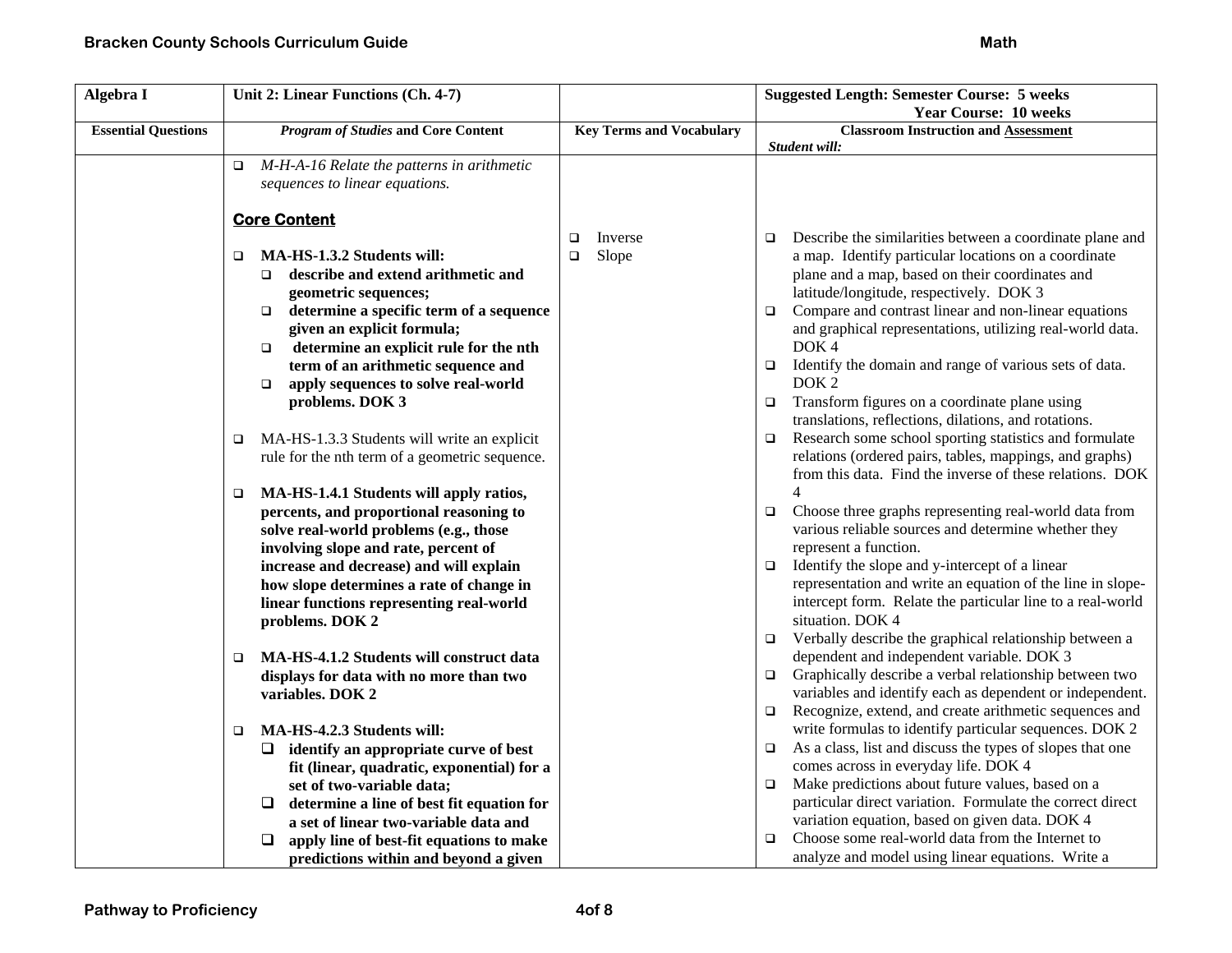| Algebra I                  | Unit 2: Linear Functions (Ch. 4-7)                   |                                 | <b>Suggested Length: Semester Course: 5 weeks</b>                    |
|----------------------------|------------------------------------------------------|---------------------------------|----------------------------------------------------------------------|
|                            |                                                      |                                 | <b>Year Course: 10 weeks</b>                                         |
| <b>Essential Questions</b> | <b>Program of Studies and Core Content</b>           | <b>Key Terms and Vocabulary</b> | <b>Classroom Instruction and Assessment</b>                          |
|                            |                                                      |                                 | Student will:                                                        |
|                            | set of two-variable data. DOK 3                      |                                 | linear equation in slope-intercept form and point-slope              |
|                            |                                                      |                                 | form to model the data. Graph the data and predict the               |
|                            | MA-HS-5.1.1 Students will identify<br>$\Box$         |                                 | results of future situations using your linear model.                |
|                            | multiple representations (tables, graphs,            |                                 | DOK4                                                                 |
|                            | equations) of functions (linear, quadratic,          |                                 | Interpret points on a scatter plot and write equations for<br>$\Box$ |
|                            | absolute value, exponential) to solve real-          |                                 | lines of best fit. DOK 2                                             |
|                            | world or mathematical problems. DOK 1                |                                 | Evaluate a scenario based on a scatter-plot.<br>$\Box$               |
|                            |                                                      |                                 | Write, solve, and graph linear inequalities to model real-<br>$\Box$ |
|                            | MA-HS-5.1.2 Students will identify, relate<br>$\Box$ |                                 | world situations. DOK 4                                              |
|                            | and apply representations (graphs, equations,        |                                 | Research the sales of DVDs and VHS tapes. Write a<br>$\Box$          |
|                            | tables) of a piecewise function (such as long        |                                 | linear equation to model the sales. Graph both                       |
|                            | distance telephone rates) from mathematical          |                                 | equations to represent a system of equations. Find the               |
|                            | or real-world information.                           |                                 | solution set by graphing and substitution. Find the                  |
|                            |                                                      |                                 | domain and range of the equation by making a table.                  |
|                            | MA-HS-5.1.3 Students will demonstrate how<br>$\Box$  |                                 | Describe the trends and determine possible reasons for               |
|                            | equations and graphs are models of the               |                                 | the trends. DOK 4                                                    |
|                            | relationship between two real-world                  |                                 | Choose whether there is one solution, infinitely many,<br>$\Box$     |
|                            | quantities (e.g., the relationship between           |                                 | or no solution, given systems of equations, and explain              |
|                            | degrees Celsius and degrees Fahrenheit).             |                                 | the difference between each of the three graphs.                     |
|                            |                                                      |                                 | (System of Equations) DOK 2                                          |
|                            | MA-HS-5.1.4 Students will recognize and<br>$\Box$    |                                 | Support skills learned in Unit 2 by dividing into teams<br>$\Box$    |
|                            | solve problems that can be modeled using an          |                                 | and playing Jeopardy to review for Unit 2 Test.                      |
|                            | exponential function, such as compound               |                                 | Daily Homework Questions from the Textbook<br>$\Box$                 |
|                            | interest problems.                                   |                                 | <b>Resource Masters Skills Practice Worksheets</b><br>$\Box$         |
|                            |                                                      |                                 | <b>Resource Masters Standardized Test Practice</b><br>$\Box$         |
|                            | MA-HS-5.1.5 Students will:<br>$\Box$                 |                                 | Mid-Chapter Quizzes Including Key Term Vocabulary<br>$\Box$          |
|                            | determine if a relation is a function;<br>$\Box$     |                                 | with Multiple Choice Applications                                    |
|                            | determine the domain and range of a<br>$\Box$        |                                 | End of Chapter Tests Including Key Term Vocabulary,<br>$\Box$        |
|                            | function (linear and quadratic);                     |                                 | Multiple Choice Applications, and Open Response                      |
|                            | determine the slope and intercepts of a<br>$\Box$    |                                 | <b>Questions with Rubric</b>                                         |
|                            | linear function;                                     |                                 | Brochure on graphing equations<br>$\Box$                             |
|                            | determine the maximum, minimum,<br>$\Box$            |                                 |                                                                      |
|                            | and intercepts (roots/zero) of a                     |                                 |                                                                      |
|                            | quadratic function and                               |                                 |                                                                      |
|                            | evaluate a function written in function<br>$\Box$    |                                 |                                                                      |
|                            | notation for a specified rational                    |                                 |                                                                      |
|                            | number. DOK 2                                        |                                 |                                                                      |
|                            |                                                      |                                 |                                                                      |
|                            | MA-HS-5.1.6 Students will find the domain<br>□       |                                 |                                                                      |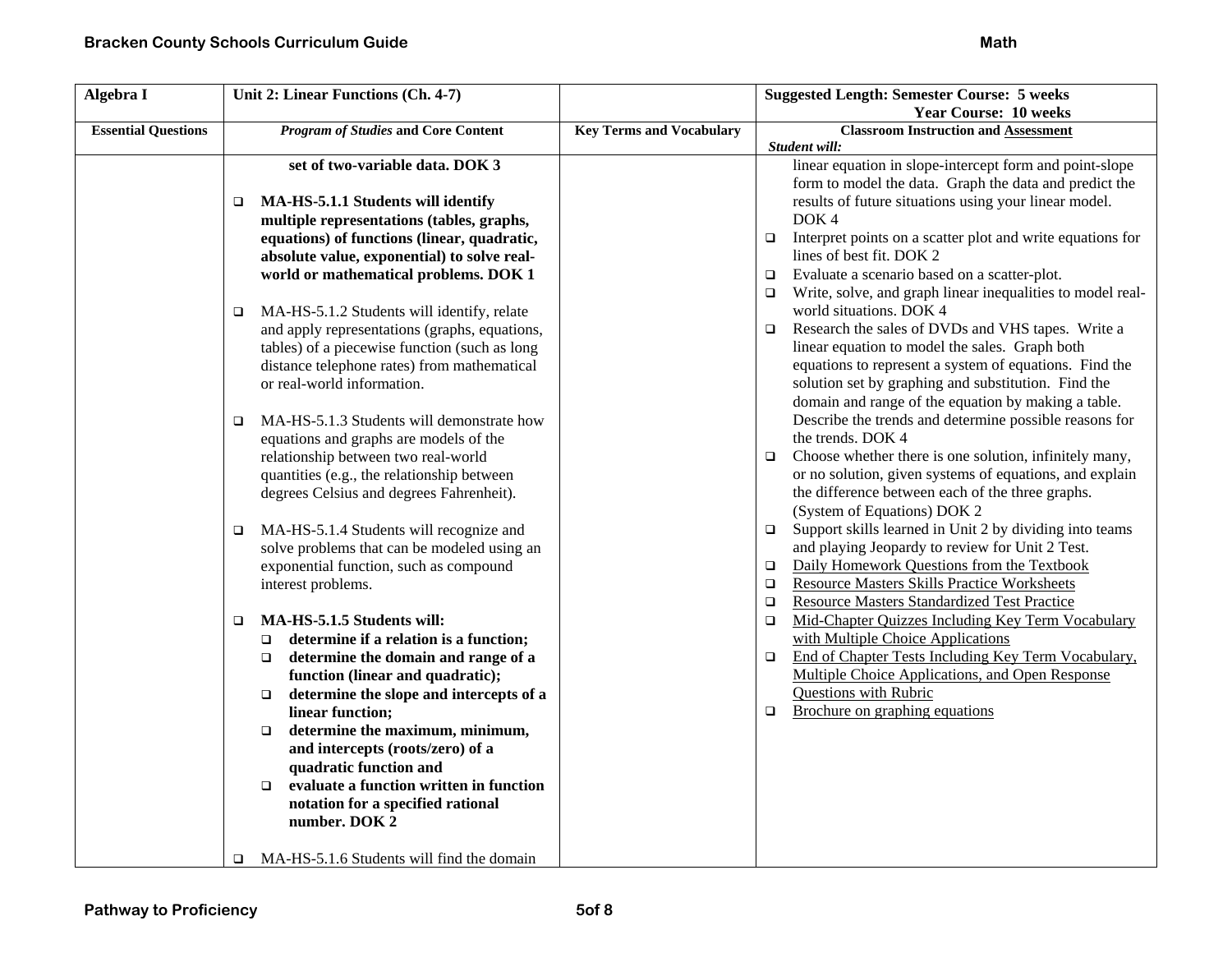| Algebra I                  | Unit 2: Linear Functions (Ch. 4-7)                                                                                                                                                                                                                       |                                 | <b>Suggested Length: Semester Course: 5 weeks</b> |
|----------------------------|----------------------------------------------------------------------------------------------------------------------------------------------------------------------------------------------------------------------------------------------------------|---------------------------------|---------------------------------------------------|
|                            |                                                                                                                                                                                                                                                          |                                 | <b>Year Course: 10 weeks</b>                      |
| <b>Essential Questions</b> | <b>Program of Studies and Core Content</b>                                                                                                                                                                                                               | <b>Key Terms and Vocabulary</b> | <b>Classroom Instruction and Assessment</b>       |
|                            |                                                                                                                                                                                                                                                          |                                 | Student will:                                     |
|                            | and range for absolute value functions.                                                                                                                                                                                                                  |                                 |                                                   |
|                            | MA-HS-5.1.7 Students will apply and use<br>□<br>direct and inverse variation to solve real-<br>world and mathematical problems.                                                                                                                          |                                 |                                                   |
|                            | MA-HS-5.3.1 Students will model, solve<br>$\Box$<br>and graph first degree single variable<br>equations and inequalities including<br>absolute value based in real-world and<br>mathematical problems and graph the<br>solutions on a number line. DOK 2 |                                 |                                                   |
|                            | MA-HS- 5.3.2 Students will solve for a<br>⊔<br>specified variable in a multivariable equation.                                                                                                                                                           |                                 |                                                   |
|                            | MA-HS-5.3.3 Students will model, solve<br>$\Box$<br>and graph first-degree two-variable<br>equations and inequalities in real-world<br>and mathematical problems. DOK 2                                                                                  |                                 |                                                   |
|                            | MA-HS-5.3.4 Students will model, solve<br>□<br>and graph systems of linear equations (two<br>equations in two variables) in real-world<br>and mathematical problems. DOK 3                                                                               |                                 |                                                   |
|                            | MA-HS-5.3.5 Students will write, graph, and<br>□<br>solve systems of linear inequalities (two<br>inequalities in two variables) based on real<br>world or mathematical situations and interpret<br>the solution.                                         |                                 |                                                   |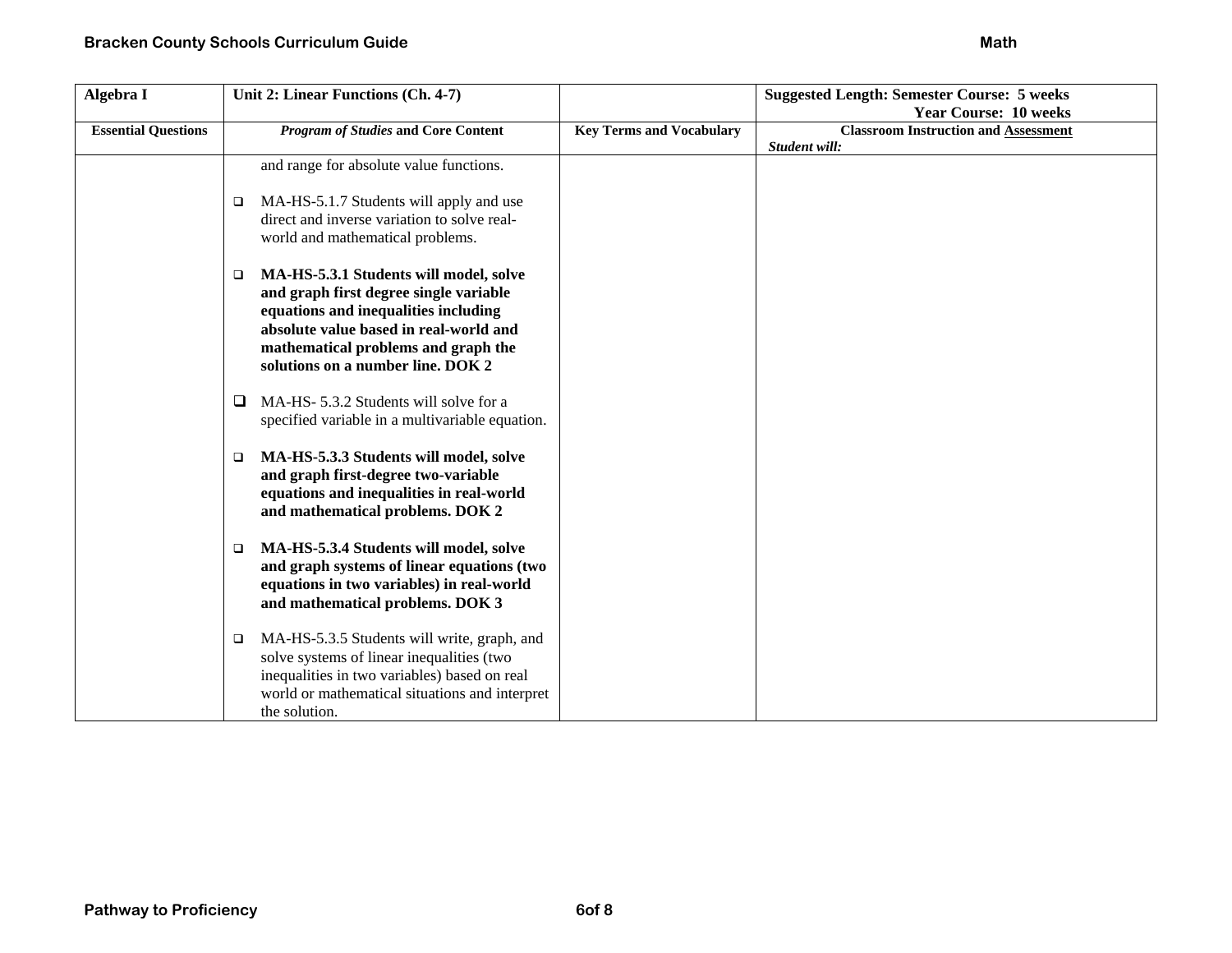| Algebra I                  | Unit 3: Data Analysis (Ch. 13-14)                                 |                                 | <b>Suggested Length: Semester Course: 2 weeks</b>                   |
|----------------------------|-------------------------------------------------------------------|---------------------------------|---------------------------------------------------------------------|
|                            |                                                                   |                                 | <b>Year Course: 4 weeks</b>                                         |
| <b>Essential Questions</b> | <b>Program of Studies and Core Content</b>                        | <b>Key Terms and Vocabulary</b> | <b>Classroom Instruction and Assessment</b>                         |
|                            |                                                                   |                                 | Student will:                                                       |
|                            | <b>Program of Studies</b>                                         |                                 |                                                                     |
|                            |                                                                   |                                 |                                                                     |
| How do I<br>1.             | M-H-A-18 Use strategies such as                                   |                                 |                                                                     |
| identify real-             | combinations and permutations                                     |                                 |                                                                     |
| world sampling             | (arrangements) to count discrete                                  |                                 |                                                                     |
| techniques?                | quantities (the study of mathematical                             |                                 |                                                                     |
|                            | properties of sets and systems that<br>have a countable number of |                                 |                                                                     |
| How do I<br>2.             | elements).                                                        |                                 |                                                                     |
| interpret and              | M-H-A-19 Design and conduct                                       |                                 |                                                                     |
| analyze data?              | probability simulations, and interpret                            |                                 |                                                                     |
| How do I find              | the results.                                                      |                                 |                                                                     |
| 3.<br>the probability      |                                                                   |                                 | Determine the census, population, and sample from the               |
| of real-world              | <b>Core Content</b>                                               |                                 | $\Box$<br>description of a real-world scenario. Choose whether      |
| events?                    |                                                                   |                                 | the sample is biased or unbiased and classify the sample            |
|                            | MA-HS-4.1.1 Students will analyze and<br>$\Box$                   |                                 | as simple, stratified, systematic, convenience, or                  |
|                            | make inferences from a set of data with no                        |                                 | voluntary response. DOK 3                                           |
|                            | more than two variables and will analyze                          |                                 | Using matrices, find the total wins, losses, and ties of<br>$\Box$  |
|                            | problems for the use and misuse of data                           |                                 | your favorite local football team. Before beginning,                |
|                            | representations. DOK 3                                            |                                 | research your favorite team's statistics. DOK 3                     |
|                            |                                                                   |                                 | In groups, choose a topic to survey your entire class on.<br>$\Box$ |
|                            | MA-HS-4.1.3 Students will represent real-<br>$\Box$               |                                 | After choosing your topic, create a frequency table and             |
|                            | world data using matrices and will use matrix                     |                                 | then begin the survey. Create a histogram analyzing the             |
|                            | addition, subtraction, multiplication (with                       |                                 | data that has been collected. DOK 3                                 |
|                            | matrices no larger than $2x2$ ) and scalar                        |                                 | Survey each other on a pre-determined subject; find the<br>$\Box$   |
|                            | multiplication to solve real-world problems.                      |                                 | range, median, lower quartile, upper quartile,                      |
|                            |                                                                   |                                 | interquartile range, and outliers of the data. Create a             |
|                            | MA-HS-4.2.2 Students will know the<br>$\Box$                      |                                 | box-and-whisker plot of the survey. DOK 3                           |
|                            | characteristics of the Gaussian normal                            |                                 | Find the outcomes of the first five games your high<br>$\Box$       |
|                            | distribution (bell-shaped curve).                                 |                                 | school basketball team is playing by making a tree                  |
|                            |                                                                   |                                 | diagram. List the sample space and total number of                  |
|                            | MA-HS-4.2.3 Students will:<br>$\Box$                              |                                 | outcomes. DOK 3                                                     |
|                            | identify an appropriate curve of best<br>$\Box$                   |                                 | Given real-life case scenarios, determine whether their<br>$\Box$   |
|                            | fit (linear, quadratic, exponential) for a                        |                                 | probability represents a permutation or a combination.              |
|                            | set of two-variable data;                                         |                                 | Find the probability of each by using the formulas for              |
|                            | determine a line of best fit equation for<br>$\Box$               |                                 | permutations and combinations. DOK 4                                |
|                            | a set of linear two-variable data and                             |                                 | Describe real-world examples of simple, compound,<br>$\Box$         |
|                            | apply line of best fit to make<br>$\Box$                          |                                 | independent, dependent, and mutually exclusive events.              |